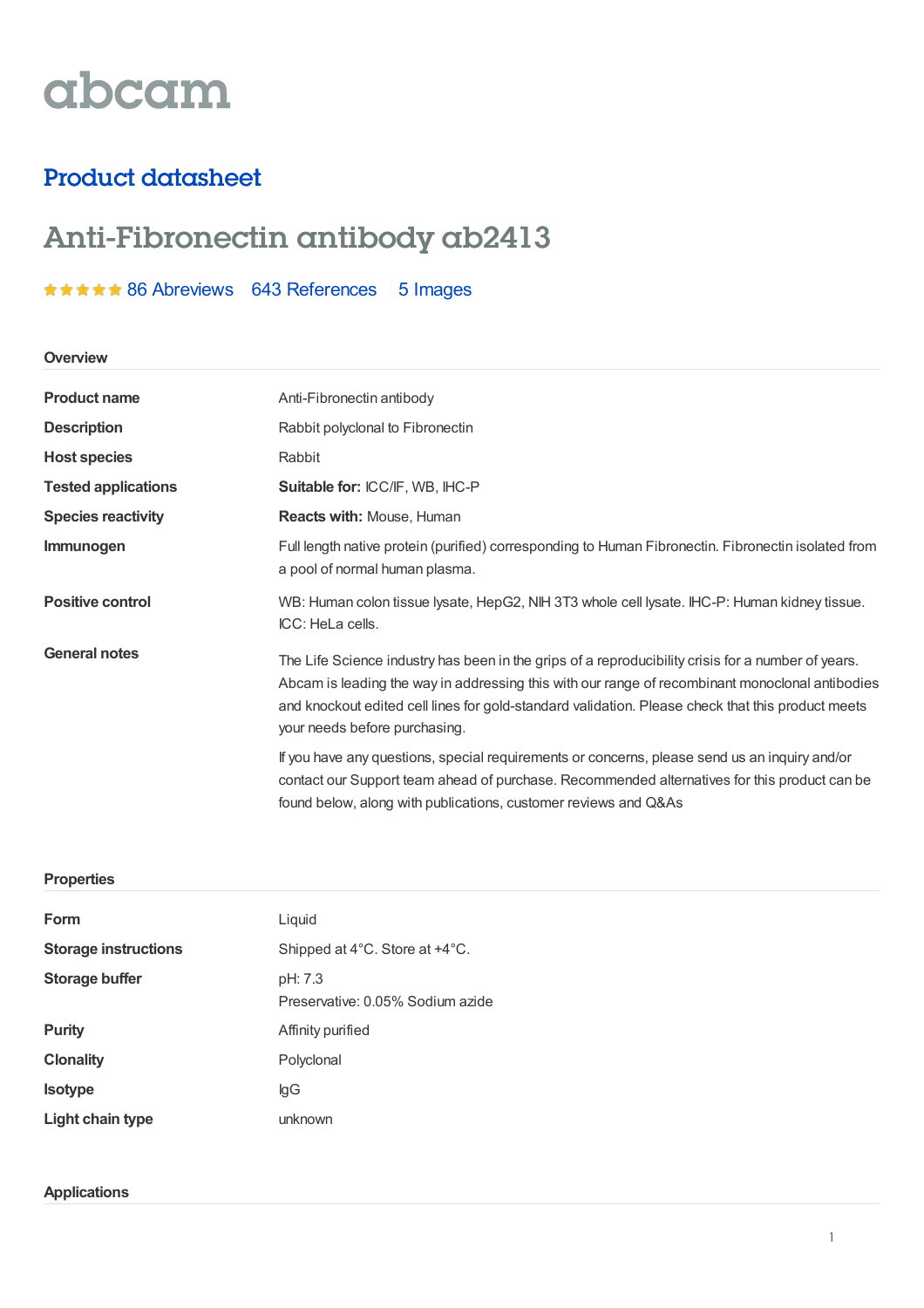#### **The Abpromise guarantee**

Our [Abpromise](https://www.abcam.com/abpromise) guarantee covers the use of ab2413 in the following tested applications.

The application notes include recommended starting dilutions; optimal dilutions/concentrations should be determined by the end user.

| Application   | <b>Abreviews</b> | <b>Notes</b>                                                                                                               |
|---------------|------------------|----------------------------------------------------------------------------------------------------------------------------|
| <b>ICC/IF</b> | ★ ★ ★ ★ ★ (28)   | Use at an assay dependent concentration.                                                                                   |
| <b>WB</b>     | ★ ★ ★ ★ ★ (30)   | Use at an assay dependent concentration. Detects a band of<br>approximately 285 kDa (predicted molecular weight: 262 kDa). |
| <b>IHC-P</b>  | ★ ★ ★ ★ ★ (13)   | Use at an assay dependent concentration.                                                                                   |

## **Function** Fibronectins bind cell surfaces and various compounds including collagen, fibrin, heparin, DNA, and actin. Fibronectins are involved in cell adhesion, cell motility, opsonization, wound healing, and maintenance of cell shape. Involved in osteoblast compaction through the fibronectin fibrillogenesis cell-mediated matrix assembly process, essential for osteoblast mineralization. Participates in the regulation of type I collagen deposition by osteoblasts. Anastellin binds fibronectin and induces fibril formation. This fibronectin polymer, named superfibronectin, exhibits enhanced adhesive properties. Both anastellin and superfibronectin inhibit tumor growth, angiogenesis and metastasis. Anastellin activates p38 MAPK and inhibits lysophospholipid signaling. **Tissue specificity** Plasma FN (soluble dimeric form) is secreted by hepatocytes. Cellular FN (dimeric or crosslinked multimeric forms), made by fibroblasts, epithelial and other cell types, is deposited as fibrils in the extracellular matrix. Ugl-Y1, Ugl-Y2 and Ugl-Y3 are found in urine. **Involvement in disease** Glomerulopathy with fibronectin deposits 2 **Sequence similarities** Contains 12 fibronectin type-I domains. Contains 2 fibronectin type-II domains. Contains 16 fibronectin type-III domains. **Developmental stage** Ugl-Y1, Ugl-Y2 and Ugl-Y3 are present in the urine from 0 to 17 years of age. **Post-translational modifications** Sulfated. It is not known whether both or only one of Thr-2064 and Thr-2065 are/is glycosylated. Forms covalent cross-links mediated by a transglutaminase, such as F13A or TGM2, between a glutamine and the epsilon-amino group of a lysine residue, forming homopolymers and heteropolymers (e.g. fibrinogen-fibronectin, collagen-fibronectin heteropolymers). Phosphorylated by FAM20C in the extracellular medium. Proteolytic processing produces the C-terminal NC1 peptide, anastellin. **Cellular localization** Secreted, extracellular space, extracellular matrix. **Target**

#### **Images**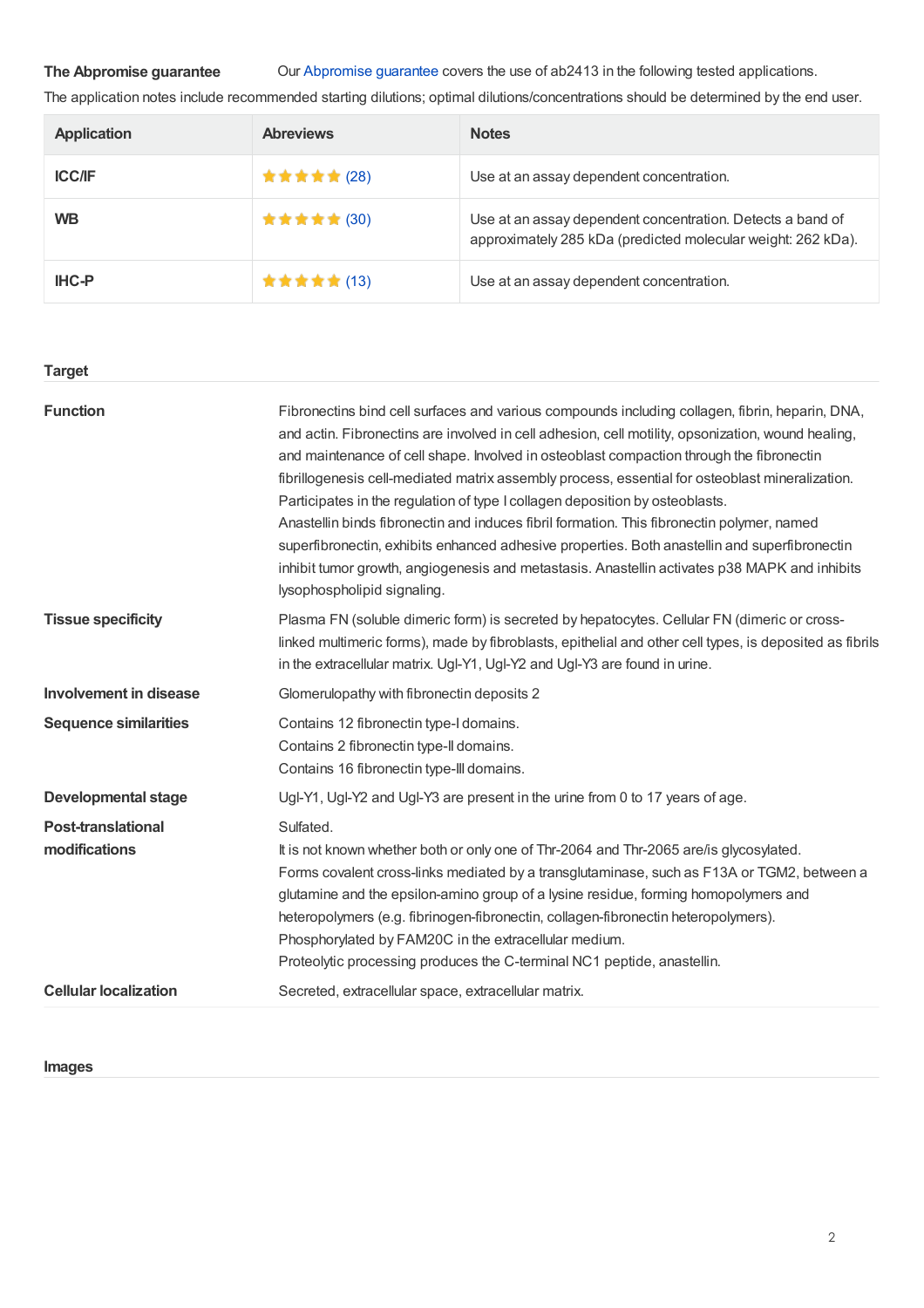

Immunohistochemistry (Formalin/PFA-fixed paraffinembedded sections) - Anti-Fibronectin antibody (ab2413)

 $\overline{2}$  $\mathbf{1}$  $\overline{3}$ 460kDa-398KBa=  $171kDa$  $117kDa$ Copyright (c) 2008 Abcam plc  $71kDa$ 55kDa- $41kDa$  $31kDa -$ 

Western blot - Anti-Fibronectin antibody (ab2413)

Immunohistochemistry (Formalin/PFA-fixed paraffin-embedded sections) analysis of human kidney tissue labelling Fibronectin with ab2413 at 1/50 dilution. Antigen retrieval performed with EDTA buffer pH 8 before commencing with IHC staining protocol.

**All lanes :** Anti-Fibronectin antibody (ab2413) at 1 µg/ml

**Lane 1 :** Human colon tissue lysate **Lane 2 :** HepG2 (Human hepatocellular liver carcinoma cell line) Whole Cell Lysate **Lane 3 :** NIH 3T3 (Mouse embryonic fibroblast cell line) Whole Cell Lysate

Lysates/proteins at 10 µg per lane.

#### **Secondary**

**All lanes :** Goat polyclonal to Rabbit IgG - H&L - Pre-Adsorbed (HRP) at 1/3000 dilution

**Predicted band size:** 262 kDa **Observed band size:** 285 kDa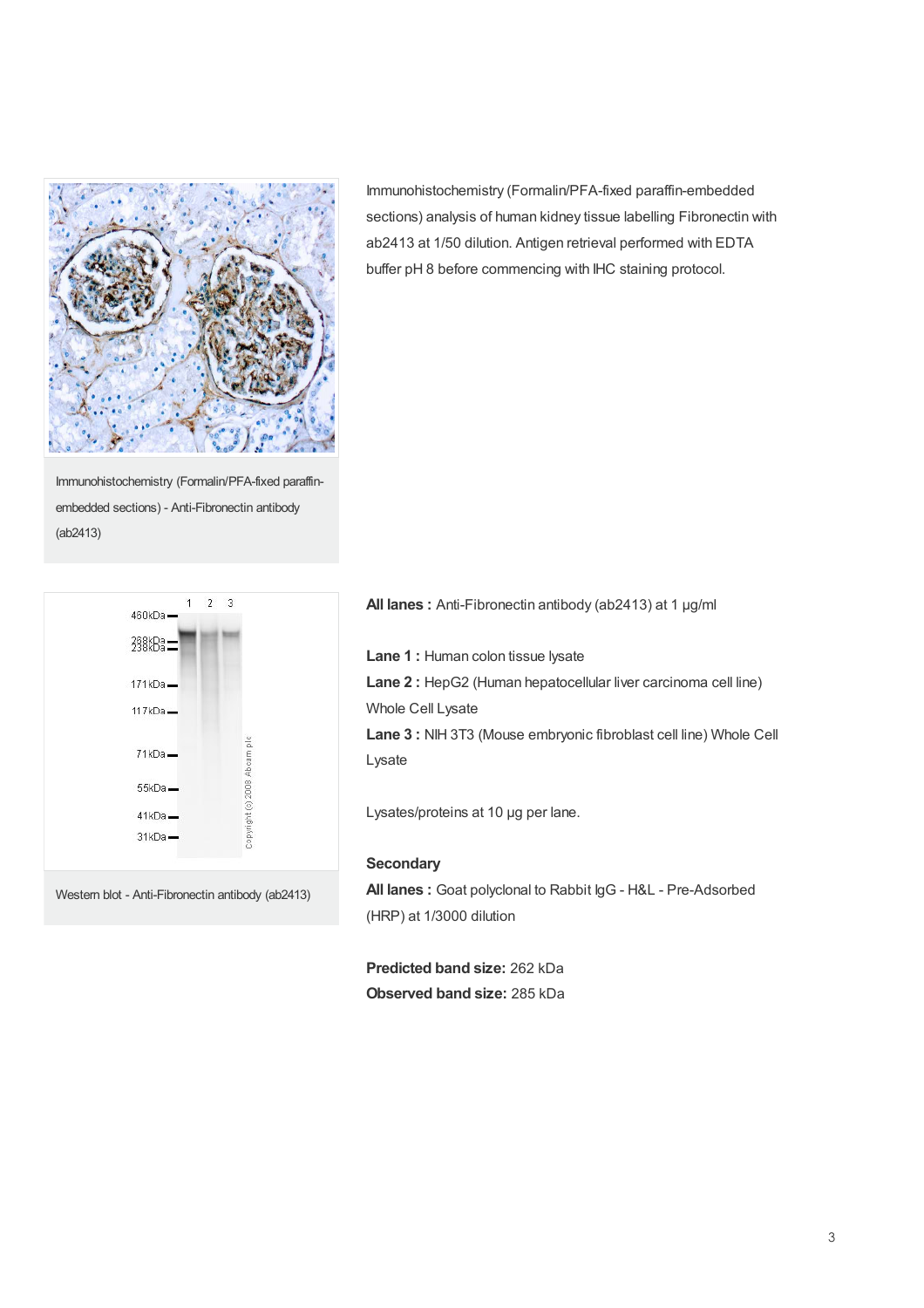

Immunohistochemistry (Formalin/PFA-fixed paraffinembedded sections) - Anti-Fibronectin antibody (ab2413)

Immunohistochemical analysis of formalin-fixed, paraffin-embedded human kidney tissue, staining Fibronectin with ab2413.



Immunocytochemistry/ Immunofluorescence - Anti-Fibronectin antibody (ab2413)

ICC/IF image of ab2413 stained HeLa cells. The cells were 4% PFA fixed (10 min) and then incubated in 1%BSA / 10% normal goat serum / 0.3M glycine in 0.1% PBS-Tween for 1h to permeabilise the cells and block non-specific protein-protein interactions. The cells were then incubated with the antibody (ab2413, 1 µg/ml) overnight at +4°C. The secondary antibody (green) was Alexa Fluor® 488 goat anti-rabbit IgG (H+L) used at a 1/1000 dilution for 1h. Alexa Fluor® 594 WGA was used to label plasma membranes (red) at a 1/200 dilution for 1h. DAPIwas used to stain the cell nuclei (blue). This antibody also gave a positive IF result in Hek293, HepG2 and MCF7 cells.